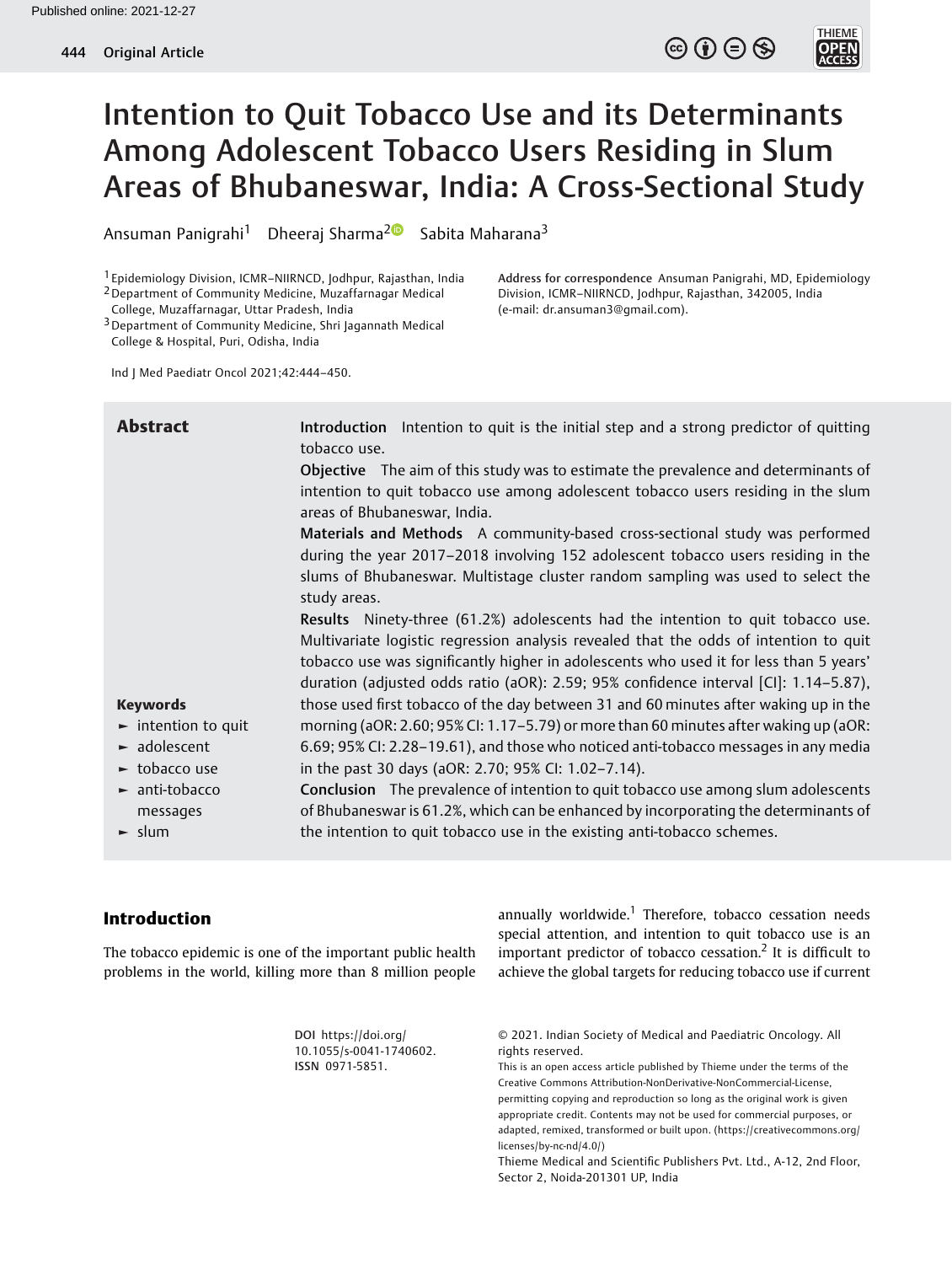tobacco users do not quit although many of them have the intention to quit. In response, the World Health Organization (WHO) has included "offering help to quit" as a vital component in its tobacco control strategy, which focuses on various cost-effective interventions that significantly increase the chances of successfully quitting tobacco among the users.<sup>1</sup>

Globally, there are 1.1 billion adult smokers and at least 367 million smokeless tobacco users, many of whom say that they want or intend to quit.<sup>3–5</sup> There is a large variation in the prevalence of intention to quit tobacco use in India (12%–  $(63.3\%)^{6-9}$  and outside India (54.9%–82.8%).<sup>10–12</sup> Adolescents have exhibited more intention to quit as compared with elders<sup>7</sup> and various sociodemographic and tobacco userelated factors, such as literacy, health concerns, awareness of tobacco-related damage, having received medical advice to quit tobacco, past quit attempts, and the timing of first tobacco use of the day, have been found to be associated with intention to quit tobacco use. $6-8,13$ 

Adolescents living in slum areas are a vulnerable population as tobacco use during adolescence increases the risk of persistent nicotine addiction, leading to regular and sustained tobacco use in adulthood.<sup>14</sup> This vulnerability is further aggravated by undesirable living conditions in slums such as poor housing, overcrowding, and inadequate sanitary and drinking water facilities. Data regarding the intention to quit tobacco use among adolescents living in slums is scarce in India.13,15 Hence, this study intends to estimate the prevalence of intention to quit tobacco use among adolescent tobacco users residing in slum areas of Bhubaneswar (primary outcome measure) and determine the factors associated with intention to quit tobacco use among adolescents (secondary outcome measure).

## Materials and Methods

## Study Design and Sample Size Determination

A cross-sectional community-based study was conducted from November 2017 to April 2018 among the adolescents residing in selected slum areas of Bhubaneswar city, the capital city of Odisha situated in the eastern region of India. A sample size of 144 was estimated assuming a prevalence of intention to quit tobacco consumption among adolescent tobacco users as 50%, with an absolute precision of 10% at a 95% confidence interval and a design effect of 1.5.

#### Sampling Method

A multistage cluster random sampling technique was used to select the study areas ( $\blacktriangleright$ Fig. 1). Bhubaneswar city is divided into three geographical zones: North, South-East, and South-West comprising 67 wards and 436 slums. Out of the three zones, the North zone was randomly selected; 50% of the wards having slum areas (11 wards) in this zone were randomly chosen and then from each selected ward, one slum was randomly selected. The sample size was equally distributed among the selected slums. Overall, 478 adolescents aged 10 to 19 years living at least for 2 years in the selected slums were approached for the study. Among them, 165 adolescents who were currently consuming tobacco



Fig. 1 Flow diagram showing the study selection process.

were considered for the study. In each household, one adolescent was considered for the study purpose and if more than one study subject was found in a household, only one was selected by a simple random sampling technique. Adolescents not consuming any form of tobacco and those unwilling to participate in the study were excluded from the study. Thirteen adolescents did not participate in the study and thus finally 152 eligible adolescents constituted the study sample.

#### Data Collection

Prior to the interview, all the eligible adolescents and their parents were informed about the purpose of the study. They were assured that anonymity and confidentiality of their data would be maintained throughout and they could withdraw from the study at any time without giving any reason. The adolescent participants gave assent and their parents provided consent before initiation of the study. A pretested semi-structured schedule was used to collect information regarding sociodemographic characteristics such as age, gender, schooling, type of family, tobacco use by a family member, tobacco use by peers, and parents' advice against tobacco. Also, data on tobacco consumption, type of tobacco, duration of use, frequency of use, time of first tobacco use of the day, quitting attempt in the past 1 year, awareness regarding harmful effects of tobacco, exposure to anti-tobacco media messages in the past 30 days, etc. were collected.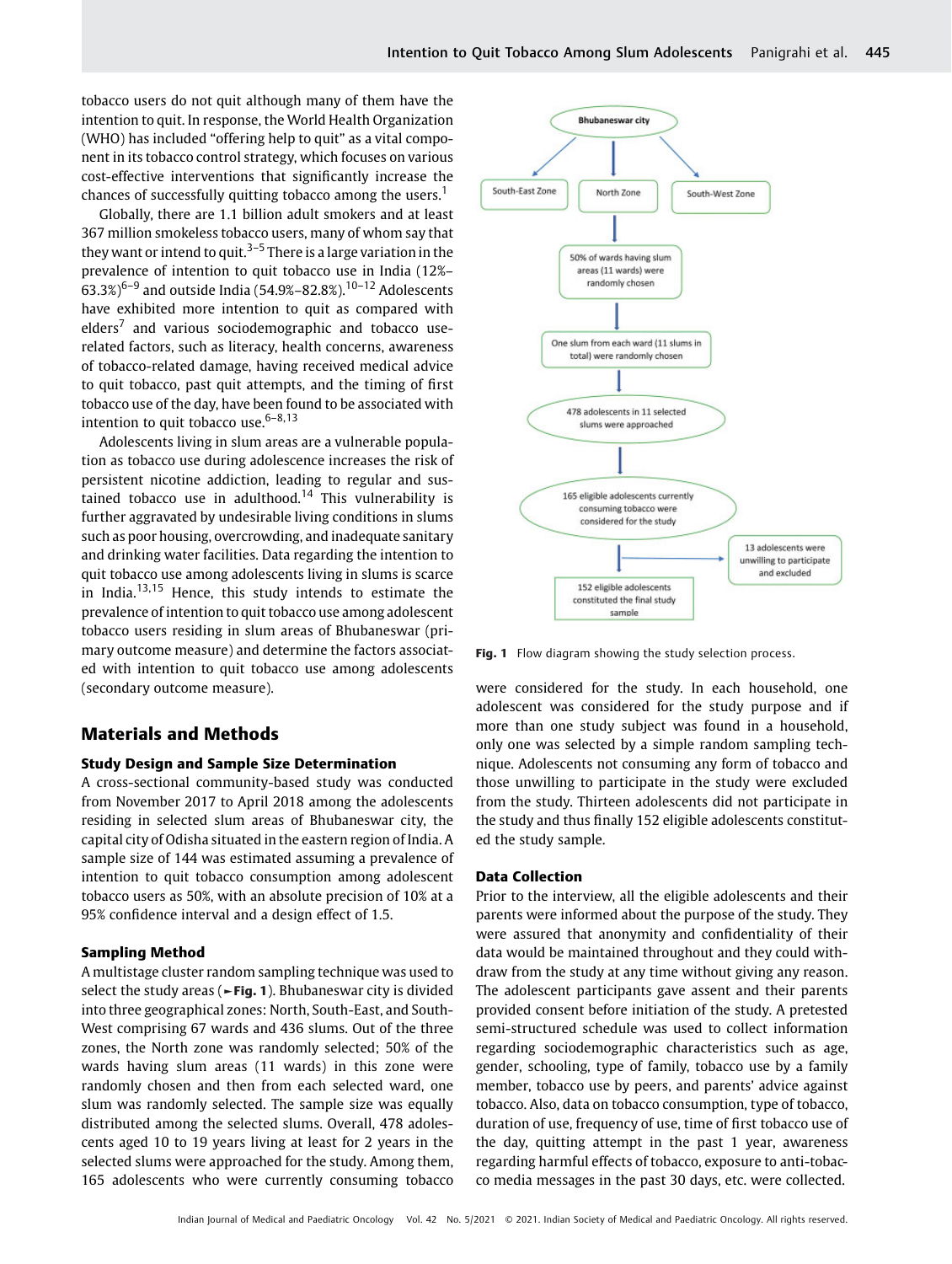For data collection about the intention to quit tobacco use, the question "Do you want to quit tobacco use" was asked. Intention to quit was defined as whether the tobacco user was willing to quit within the next month or not.<sup>16</sup> Response from participants was noted as "Yes/No/Do not Know." The response "No" was considered as no intention to quit tobacco use, while the response "Yes/Do not Know" was taken as an intention to quit tobacco use.<sup>17</sup> All the adolescent tobacco users were counseled and referred to tobacco cessation centers in Bhubaneswar.

#### Statistical Analysis

All data were analyzed using IBM SPSS Statistics for Windows, version 21.0 (Armonk, NY: IBM Corp, 2012) software and expressed as percentages, odds ratio (ORs), and 95% confidence interval (CI). The outcome measure was the "intention to quit tobacco use" and its relationship with independent variables was first assessed using univariate logistic regression analyses. The variables which had  $p < 0.1$ in univariate analyses were included in the multivariate logistic regression model. Due to the complex sampling design of the study, sample weights were calculated and considered during the data analysis to obtain more valid results. Collinearity between the variables was not a problem in our study. All p-values were two-tailed, and  $p < 0.05$  was considered statistically significant.

## Ethics

The study was approved by the Institute Ethics Committee of Kalinga Institute of Medical Sciences (Reference number: KIMS/KIIT/IEC/115/2015) dated 29.09.2015 and all the procedures followed were in accordance with the ethical standards and with the Helsinki Declaration of 1964, its later amendments or comparable ethical standards. Appropriate written informed assent and consent were obtained from the adolescent participants and their parents, respectively, before the initiation of the study.

## Results

►Table 1 presents the sociodemographic characteristics and their association with the intention to quit tobacco use among adolescent tobacco users. The mean (SD) age of the study participants was 16.2 (2.7) years. Nearly three-fourth  $(n = 110, 72.4%)$  of the study participants were aged > 15 years, four-fifth ( $n = 123$ , 80.9%) were males, and more than three-fourth ( $n = 118$ , 77.6%) were currently not attending school. Univariate analyses revealed that adolescent tobacco

Table 1 Sociodemographic factors associated with intention to quit tobacco among tobacco users staying in the slums of Bhubaneswar, India ( $N = 152$ )

| Sociodemographic Characteristics                     | Intention to quit $n$ (%) | Total n | Odds Ratio (95% CI) | p-Value |
|------------------------------------------------------|---------------------------|---------|---------------------|---------|
| Age (y)                                              |                           |         |                     |         |
| $\leq 15$                                            | 29(69.0)                  | 42      | $1.60(0.79 - 3.22)$ | 0.183   |
| >15                                                  | 64 (58.2)                 | 110     | $\mathbf{1}$        |         |
| Gender                                               |                           |         |                     |         |
| Male                                                 | 76 (61.8)                 | 123     | $1.14(0.53 - 2.44)$ | 0.732   |
| Female                                               | 17 (58.6)                 | 29      | 1                   |         |
| Currently attending school                           |                           |         |                     |         |
| Yes                                                  | 29 (85.3)                 | 34      | 4.89 (1.92-12.50)   | 0.001   |
| <b>No</b>                                            | 64 (54.2)                 | 118     | 1                   |         |
| Type of family                                       |                           |         |                     |         |
| Nuclear                                              | 59 (70.2)                 | 84      | $2.36(1.27 - 4.37)$ | 0.007   |
| Joint/Extended                                       | 34 (50.0)                 | 68      | 1                   |         |
| Tobacco use by family members                        |                           |         |                     |         |
| Yes                                                  | 66 (59.5)                 | 111     | $1.31(0.66 - 2.62)$ | 0.435   |
| <b>No</b>                                            | 27(65.9)                  | 41      | 1                   |         |
| Tobacco use by peers                                 |                           |         |                     |         |
| Yes                                                  | 48 (60.0)                 | 80      | 1                   |         |
| <b>No</b>                                            | 45 (62.5)                 | 72      | $1.11(0.61 - 2.03)$ | 0.731   |
| Youth reported parents advise<br>against tobacco use |                           |         |                     |         |
| Yes                                                  | 49 (71.0)                 | 69      | $2.17(1.16-4.05)$   | 0.015   |
| No                                                   | 44 (53.0)                 | 83      | 1                   |         |

Abbreviation: CI: confidence interval.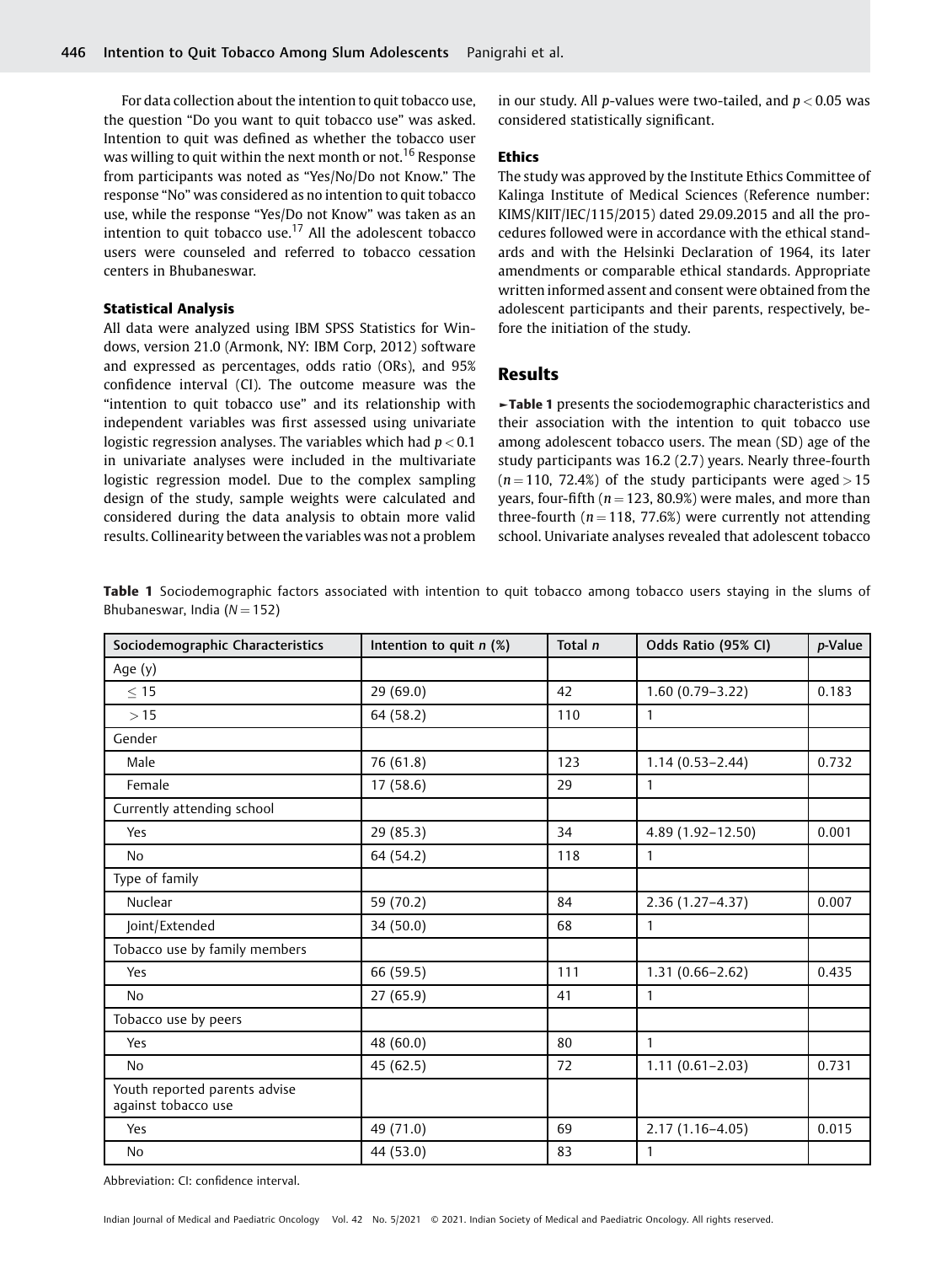users who were currently attending school (cOR: 4.89; 95% CI: 1.92–12.50), those belonging to the nuclear family (cOR: 2.36; 95% CI: 1.27–4.37), and those receiving parents' advice against tobacco use (cOR: 2.17; 95% CI: 1.16–4.05) had higher odds of intention to quit tobacco use.

►Table 2 reveals the tobacco use-related characteristics and their association with the intention to quit tobacco among adolescent tobacco users. More than half ( $n = 81$ , 53.3%) of the adolescents were using smokeless tobacco products, while 30.3% ( $n = 46$ ) were using smoked tobacco and 16.4% ( $n = 25$ ) were consuming both forms of tobacco. Nearly one-third ( $n = 48$ , 31.6%) of study participants were using tobacco for more than 5 years, 84.2%  $(n = 128)$  were using it on daily basis and almost fourfifth  $(n = 121, 79.6%)$  did not make any attempt to quit tobacco use in the past 1 year. Univariate analyses showed that the intention to quit tobacco use was significantly higher among those who were using tobacco for less than 5 years' duration (cOR: 3.29; 95% CI: 1.71–6.36), using tobacco with a frequency less than daily (cOR: 3.77; 95%

CI: 1.33–10.68), using first tobacco of the day between 31 and 60 minutes after waking up (cOR: 3.33; 95% CI: 1.61– 6.86) or more than 60 minutes after waking up (cOR: 8.09; 95% CI: 3.28–19.95), who attempted to quit tobacco use in the past 1 year (cOR: 2.58; 95% CI: 1.11–6.02), who had awareness about the harmful effects of tobacco (cOR: 2.10; 95% CI: 0.99–4.43), and who noticed anti-tobacco messages in any media in the past 30 days (cOR: 4.25; 95% CI: 2.19–8.23).

►Table 3 shows the multivariate logistic regression model showing the associated factors of intention to quit tobacco use. After adjusting for other variables, adolescents using tobacco for less than 5 years' duration (aOR: 2.59; 95% CI: 1.14–5.87), those using first tobacco of the day between 31 and 60 minutes after waking up (aOR: 2.60; 95% CI: 1.17–5.79) or more than 60 minutes after waking up (aOR: 6.69; 95% CI: 2.28–19.61), and those who noticed antitobacco messages in any media in the past 30 days (aOR: 2.70; 95% CI: 1.02–7.14) had higher odds of intention to quit tobacco use.

Table 2 Tobacco use-related factors associated with intention to quit among tobacco users staying in the slums of Bhubaneswar, India ( $N = 152$ )

| <b>Tobacco use-related factors</b>                                | Intention to quit $n$ (%) | Total n | Odds Ratio (95% CI)  | p-Value |
|-------------------------------------------------------------------|---------------------------|---------|----------------------|---------|
| Type of tobacco product                                           |                           |         |                      |         |
| Smoked                                                            | 27 (58.7)                 | 46      | $\mathbf{1}$         |         |
| <b>Smokeless</b>                                                  | 51(63.0)                  | 81      | $1.19(0.60 - 2.37)$  | 0.605   |
| Both                                                              | 15(60.0)                  | 25      | $1.06(0.42 - 2.64)$  | 0.907   |
| Duration of tobacco use                                           |                           |         |                      |         |
| < 5y                                                              | 73 (70.2)                 | 104     | $3.29(1.71 - 6.36)$  | 0.000   |
| $\geq$ 5 y                                                        | 20(41.7)                  | 48      | $\mathbf{1}$         |         |
| Frequency of tobacco use                                          |                           |         |                      |         |
| Daily                                                             | 73 (57.0)                 | 128     | $\mathbf{1}$         |         |
| Less than daily                                                   | 20(83.3)                  | 24      | $3.77(1.33 - 10.68)$ | 0.013   |
| Time of first tobacco use after wakeup                            |                           |         |                      |         |
| $<$ 30 min                                                        | 21(38.2)                  | 55      | $\mathbf{1}$         |         |
| 31-60 min                                                         | 37 (67.3)                 | 55      | $3.33(1.61 - 6.86)$  | 0.001   |
| $>60$ min                                                         | 35 (83.3)                 | 42      | 8.09 (3.28-19.95)    | 0.000   |
| Attempt to quit tobacco<br>use in the past 1 year                 |                           |         |                      |         |
| Yes                                                               | 24 (77.4)                 | 31      | $2.58(1.11-6.02)$    | 0.028   |
| <b>No</b>                                                         | 69 (57.0)                 | 121     | $\mathbf{1}$         |         |
| Ill-effect awareness                                              |                           |         |                      |         |
| Present                                                           | 79 (64.8)                 | 122     | $2.10(0.99 - 4.43)$  | 0.051   |
| Absent                                                            | 14(46.7)                  | 30      | $\mathbf{1}$         |         |
| Noticed anti-tobacco messages<br>in any media in the past 30 days |                           |         |                      |         |
| Yes                                                               | 55 (78.6)                 | 70      | $4.25(2.19-8.23)$    | 0.000   |
| <b>No</b>                                                         | 38 (46.3)                 | 82      | $\mathbf{1}$         |         |

Abbreviation: CI: confidence interval.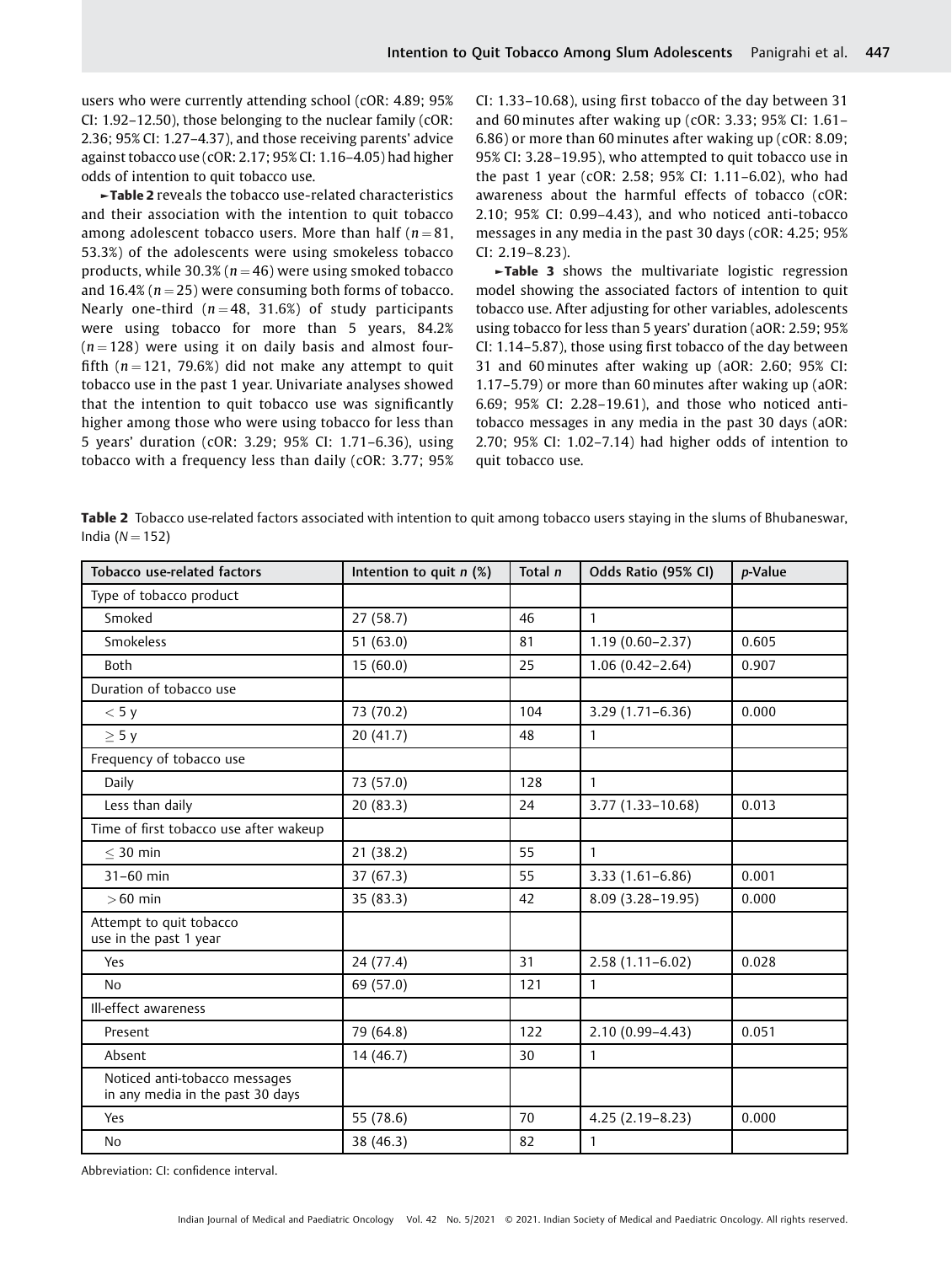Table 3 Multivariate logistic regression analysis showing factors associated with intention to quit among tobacco users staying in the slums of Bhubaneswar, India ( $N = 152$ )

| Characteristics                                                   | <b>AOR</b><br>(95% CI) | p-Value |
|-------------------------------------------------------------------|------------------------|---------|
| Currently attending school                                        |                        |         |
| Yes                                                               | $0.98(0.25 - 3.94)$    | 0.983   |
| <b>No</b>                                                         | $\mathbf{1}$           |         |
| Type of family                                                    |                        |         |
| Nuclear                                                           | $1.63(0.76 - 3.50)$    | 0.207   |
| Joint/Extended                                                    | $\mathbf{1}$           |         |
| Youth reported parents advise against tobacco use                 |                        |         |
| Yes                                                               | $1.24(0.56 - 2.72)$    | 0.596   |
| <b>No</b>                                                         | $\mathbf{1}$           |         |
| Duration of tobacco use                                           |                        |         |
| < 5 y                                                             | 2.59 (1.14-5.87)       | 0.023   |
| $\geq$ 5 y                                                        | $\mathbf{1}$           |         |
| Frequency of tobacco use                                          |                        |         |
| Daily                                                             | $\mathbf{1}$           |         |
| Less than daily                                                   | $1.58(0.43 - 5.78)$    | 0.489   |
| Time of first tobacco use after wakeup                            |                        |         |
| $<$ 30 min                                                        | $\mathbf{1}$           |         |
| 31-60 min                                                         | $2.60(1.17 - 5.79)$    | 0.019   |
| $>60$ min                                                         | $6.69(2.28 - 19.61)$   | 0.001   |
| Attempt to quit tobacco use in the past 1 year                    |                        |         |
| Yes                                                               | $0.65(0.23 - 1.87)$    | 0.425   |
| <b>No</b>                                                         | $\mathbf{1}$           |         |
| Ill-effect awareness                                              |                        |         |
| Present                                                           | $0.92(0.34 - 2.49)$    | 0.863   |
| Absent                                                            | $\mathbf{1}$           |         |
| Noticed anti-tobacco messages in<br>any media in the past 30 days |                        |         |
| Yes                                                               | $2.70(1.02 - 7.14)$    | 0.045   |
| <b>No</b>                                                         | $\mathbf{1}$           |         |

Abbreviations: AOR: adjusted odds ratio; CI: confidence interval.

Note: Model fit statistics: Nagelkerke's pseudo-R<sup>2</sup> = 0.322, Model Wald F = 4.167, p = 0.000. Classification table reports that the overall expected model performance is 72.4%; that is, 72.4% of the cases can be expected to be classified correctly by the model.

## **Discussion**

Various epidemiological studies have shown that there are higher rates of tobacco usage among the slum population $18-20$ , and tobacco use during adolescence increases the risk of regular tobacco use in adulthood.<sup>14</sup> The present study assessed the prevalence of intention to quit tobacco use and its determinants among slum adolescents which would help in designing strategies to check the tobacco menace in slum areas, thereby contributing to the antitobacco campaign in the country. In the present study, 61.2% (58.7% smokers, 63% smokeless tobacco users) of adolescent tobacco users residing in the slum areas of Bhubaneswar had the intention to quit tobacco use. Tobacco cessation treatment navigators can be deployed in slum areas to help these tobacco users choose and adhere to cessation treatment. It was reported by Agaku et al in a Nigerian study that approximately 82.8% of adolescent cigarette smokers and 80.5% of adolescent smokeless tobacco users intended to quit tobacco use within 12 months.<sup>11</sup> Tworek et al observed in their study in the United States that the prevalence of intention to quit all tobacco use was 52.8% among current youth tobacco users.<sup>10</sup> In another study conducted in Malaysia, Fathelrahman et al showed that approximately 55.5% of smokers had the intention to quit tobacco use.<sup>17</sup> The differences in the prevalence of intention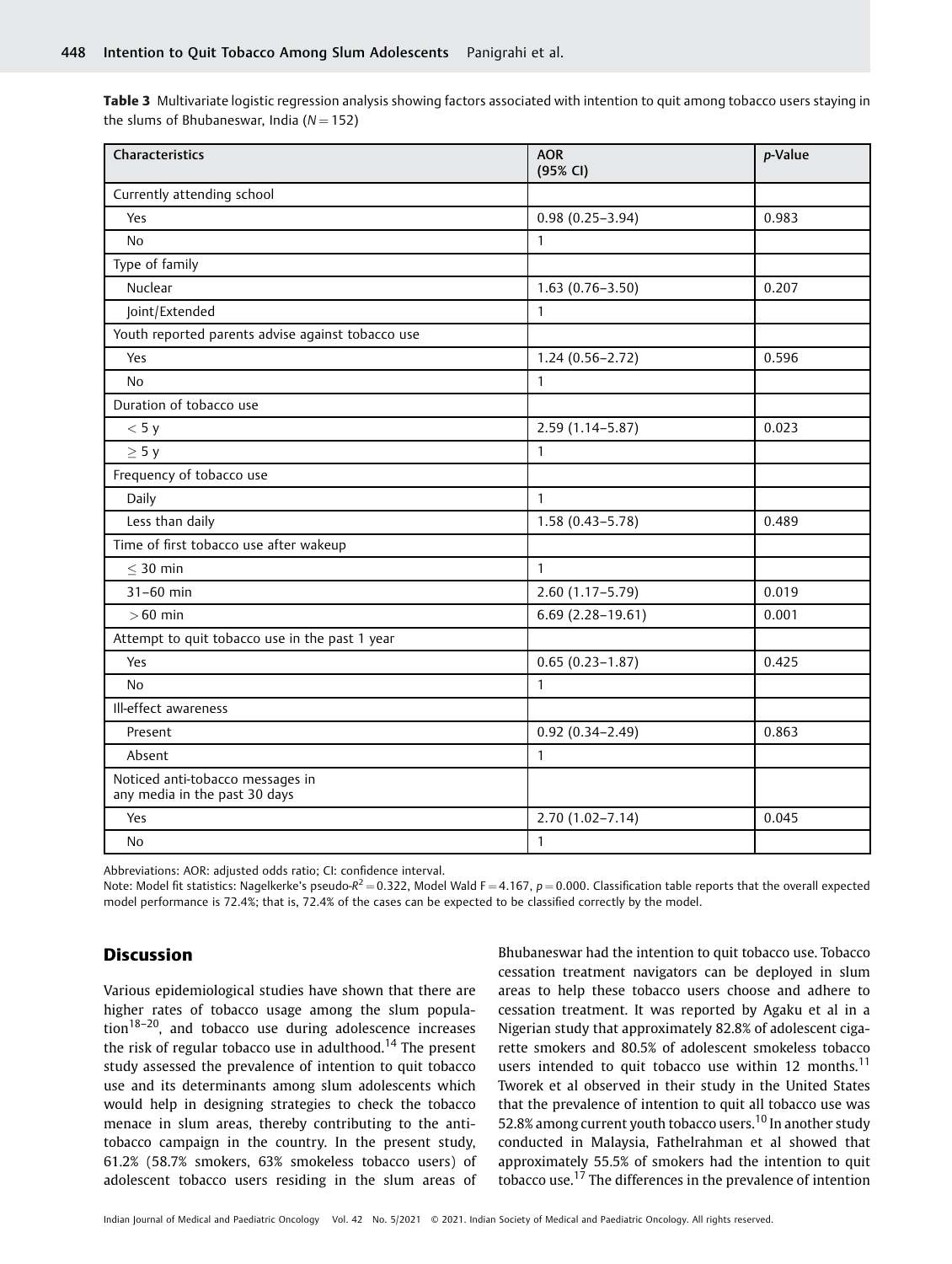to quit tobacco use could be attributed to the variation in the methodologies adopted in the studies, study setting, and sociocultural factors.

The present study revealed that adolescent tobacco users who were using tobacco for less than 5 years' duration had increased intention to quit tobacco use as compared with those who were using it for  $> 5$  years. This finding is supported by the results reported in earlier studies as the chance of intention to quit tobacco use diminishes when tobacco is used for a prolonged period.<sup>6,21</sup> This might be explained by the fact that those who used tobacco for less number of years did not develop nicotine dependence to the extent as found in those using tobacco for more number of years.

It was observed in our study that the adolescents who consumed the first tobacco of the day 30 minutes after waking up had higher odds of intention to quit tobacco use as compared with those who used tobacco within 30 minutes after waking up. Yang et al also reported in their study that those with first tobacco use more than 30 minutes after waking up had approximately 2.69 times increased odds of intention to quit tobacco use as compared with those who used tobacco within 30 minutes after waking up.<sup>22</sup> Similarly, in another study, the odds of intention to quit smoking increased approximately 1.4 times in those using the first smoke of the day after 30 minutes of waking up as compared with those using the first smoke of the day within 30 minutes of waking up. $21$  This result has also been supported by other studies.<sup>7,23,24</sup> It indicates that those who experienced less craving for tobacco after waking up had a higher intention to quit tobacco use as compared with those who experienced more urge for tobacco after waking up.

In this study, adolescent tobacco users who noticed antitobacco messages in any media in the past 30 days had approximately 2.7 times higher odds of intention to quit tobacco use as compared with those who did not notice any such message. In a survey conducted in 17 countries during 2008–2011, the association between the intention to quit tobacco use and exposure to anti-tobacco messages through single/multiple media channels was statistically significant, with adjusted ORs ranging from 1.3 to 3.2.<sup>25</sup> The result of our study is concurrent with the findings of earlier studies: tobacco users who had seen or heard anti-tobacco messages through television/radio/newspaper/magazine/billboards/ hoardings had significantly more intention to quit tobacco use than their counterparts.7,9,23 This might be due to the reason that anti-tobacco information through mass media channels might be effectively helping tobacco users understand the harmful impacts of tobacco consumption and thereby prompting them to consider quitting tobacco use.

The study has a few limitations. First, because of the crosssectional nature of the study causal inferences cannot be established. Second, as the information is based on selfreporting, there might be an introduction of social desirability response bias. Third, we did not use the question "when are you planning to quit tobacco (1) within the next month (preparation), (2) within the next 6 months (contemplation), (3) sometime in the future beyond 6 months (some interest),

and (4) not planning to quit (no interest)?" and thus it is difficult to comment on different stages of change before quitting tobacco. Future research including longitudinal studies is needed to clearly understand different stages before quitting tobacco and identify its determinants.

## Conclusion

The majority of adolescent tobacco users (61.2%) residing in the slums of Bhubaneswar had an intention to quit tobacco use. Our findings suggest that emphasizing the factors such as duration of tobacco use, the timing of first tobacco use of the day after waking up, and exposure to anti-tobacco messages in the existing tobacco control strategies could be useful in positively impacting the intention to quit and thereby checking the tobacco epidemic.

## Authors' Contributions

The manuscript has been read and approved by all authors, and that the requirements for authorship have been met, and that each author believes that the manuscript represents honest work.

#### Funding

None.

#### Conflicts of Interest

The authors declare that there is no conflict of interest.

#### References

- 1 World Health Organization. WHO report on the global tobacco epidemic 2019: offer help to quit tobacco use; 2019. Accessed August 18, 2021 at: [https://www.who.int/publications/i/item/](https://www.who.int/publications/i/item/9789241516204) [9789241516204](https://www.who.int/publications/i/item/9789241516204)
- 2 Balmford J, Borland R, Burney S. The influence of having a quit date on prediction of smoking cessation outcome. Health Educ Res 2010;25(04):698–706
- 3 World Health Organization. Who global report on trends in prevalence of tobacco smoking 2000-2025. 2nd ed. Geneva2018
- 4 Asma S, Mackay J, Yang Song S, et al. The GATS Atlas: Global Adult Tobacco Survey. Atlanta, GA2015
- 5 Gakidou E, Afshin A, Abajobir AA, et al; GBD 2016 Risk Factors Collaborators. Global, regional, and national comparative risk assessment of 84 behavioural, environmental and occupational, and metabolic risks or clusters of risks, 1990-2016: a systematic analysis for the Global Burden of Disease Study 2016. Lancet 2017;390(10100):1345–1422
- 6 Islam K, Saha I, Saha R, Samim Khan SA, Thakur R, Shivam S. Predictors of quitting behaviour with special reference to nicotine dependence among adult tobacco-users in a slum of Burdwan district, West Bengal, India. Indian J Med Res 2014;139(04): 638–642
- 7 Kar SS, Sivanantham P, Rehman T, Chinnakali P, Thiagarajan S. Willingness to quit tobacco and its correlates among Indian tobacco users-Findings from the Global Adult Tobacco Survey India, 2016-17. J Postgrad Med 2020;66(03):141–148
- 8 Panda R, Venkatesan S, Persai D, Trivedi M, Mathur MR. Factors determining intention to quit tobacco: exploring patient responses visiting public health facilities in India. Tob Induc Dis 2014;12(01):1. Doi: 10.1186/1617-9625-12-1
- 9 Surani NS, Gupta PC, Fong TG, Pednekar MS, Quah AC, Bansal-Travers M. Intention to quit among Indian tobacco users: findings